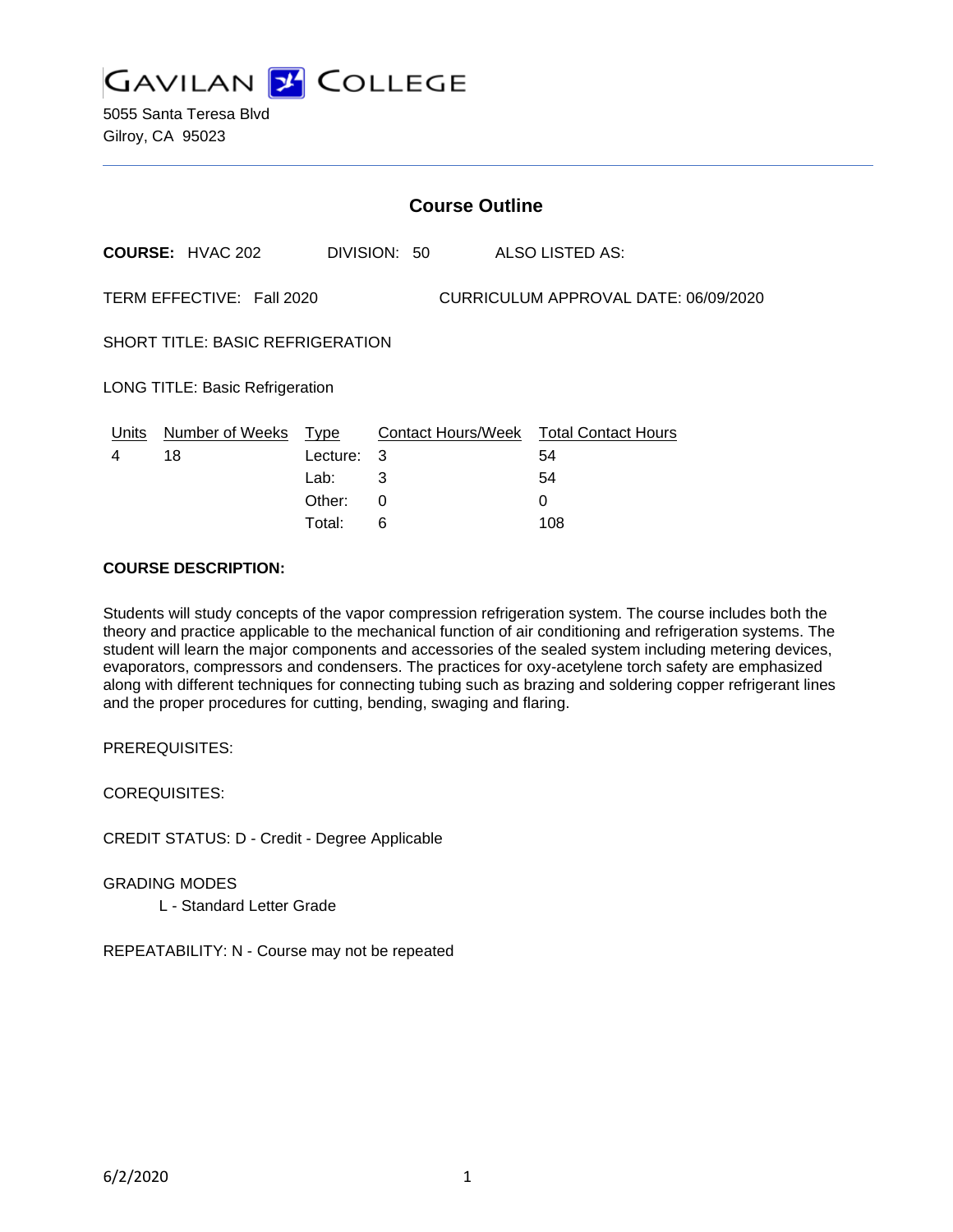SCHEDULE TYPES:

- 02 Lecture and/or discussion
- 03 Lecture/Laboratory
- 04 Laboratory/Studio/Activity
- 04A Laboratory LEH 0.65
- 05 Hybrid
- 71 Dist. Ed Internet Simultaneous
- 72 Dist. Ed Internet Delayed
- 73 Dist. Ed Internet Delayed LAB
- 73A Dist. Ed Internet LAB-LEH 0.65

# **STUDENT LEARNING OUTCOMES:**

1. Demonstrate proper torch safety. Measure of assessment: demonstration Year assessed, or planned year of assessment: 2018 Semester: Fall

2. Evaluate, troubleshoot and repair a mechanical refrigeration system. Measure of assessment: demonstration, exam, homework Year assessed, or planned year of assessment: 2018 Semester: Fall

3. Select and install safety and control switches to a mechanical refrigeration system. Measure of assessment: demonstration, exam Year assessed, or planned year of assessment: 2018 Semester: Fall

4. Evacuate, charge and test refrigerant. Measure of assessment: demonstration, exam Year assessed, or planned year of assessment: 2018 Semester: Fall

### **CONTENT, STUDENT PERFORMANCE OBJECTIVES, OUT-OF-CLASS ASSIGNMENTS**

Curriculum Approval Date: 06/09/2020 Lecture Content: 6 Hours Content: Hand Tools, Equipment and Safety

Student Performance Objectives: Describe hand tools used by the air-conditioning, heating, and refrigeration technician. Describe equipment used to install and service air-conditioning, heating, and refrigeration systems. Describe equipment and tools used by residential energy auditors. Describe proper procedures for working with pressurized systems and vessels, electrical energy, heat, cold, rotating machinery, and chemicals; for moving heavy objects; and for utilizing proper ventilation.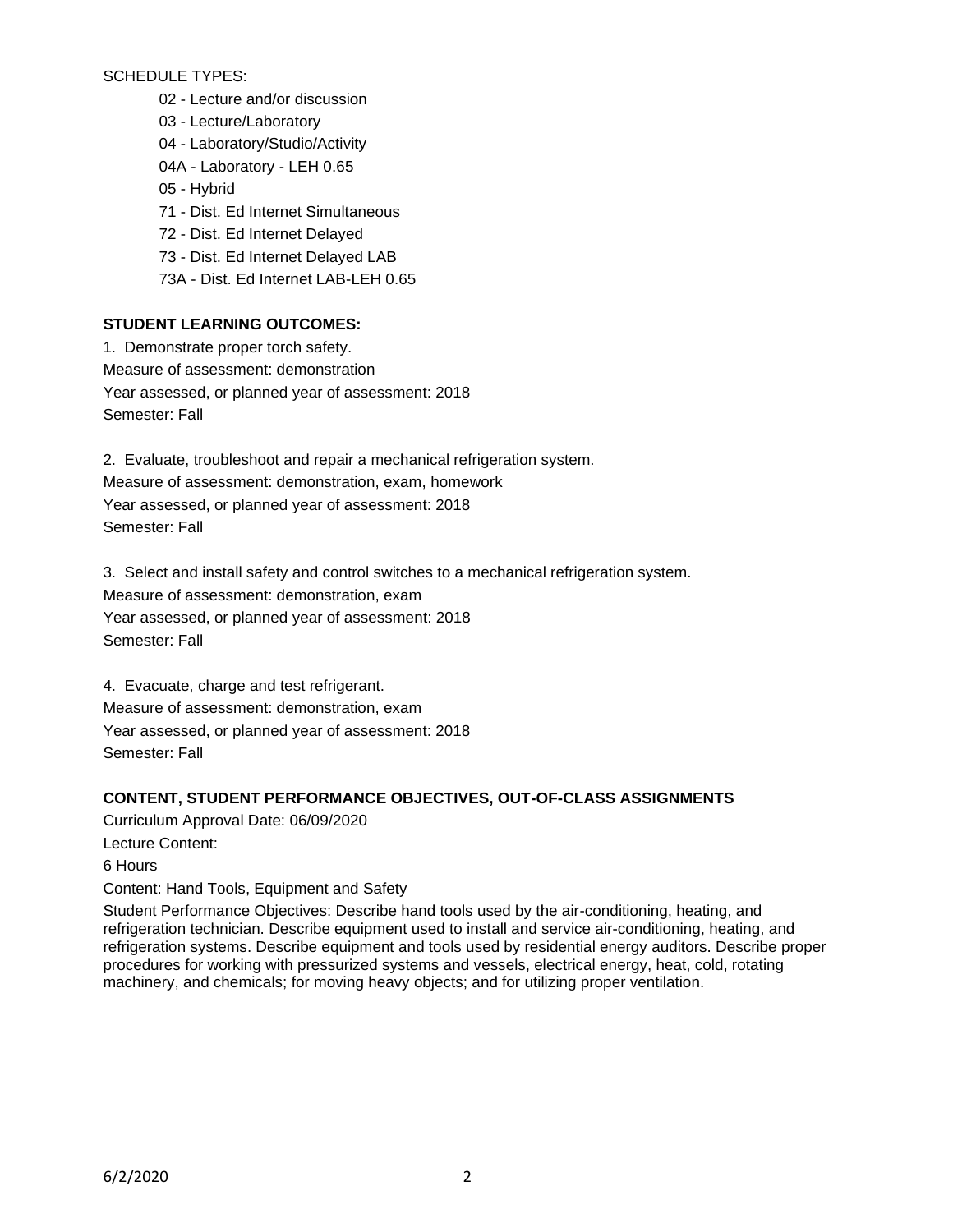### 9 Hours

Content: Principles of Heat, Measurement of Heat, Measurement of Temperature, Measurement of Pressure, Measurement of Vacuum

Student Performance Objectives: Define temperature. Make conversions between the Fahrenheit and Celsius scales. Describe molecular motion at absolute zero. Define the British thermal unit. Describe heat flow between substances of different temperatures. Explain the transfer of heat by conduction, convection, and radiation. Discuss sensible heat, latent heat, and specific heat. State atmospheric pressure at sea level and explain why it varies at different elevations. Describe two types of barometers. Explain psig and psia as they apply to pressure measurements. Define matter and density. List the three states in which matter is commonly found. State two forms of energy important to the air-conditioning (heating and cooling) and refrigeration industry.

#### 12 Hours

Content: Brazing, Soldering, Pipe and Tube Fitting, Measurement of ACR Pipes and Tubing, Practical Use of Oxygen/Acetylene Torch, Pipe Bending, Flaring, Swaging

Student Performance Objectives: List the different types of tubing used in heating, air-conditioning, and refrigeration applications. Describe two common ways of cutting copper tubing. List procedures used for bending tubing. Discuss procedures used for soldering and brazing tubing. Describe two methods for making flared joints. State procedures for making swaged joints. Explain how a compression fitting is made. Describe procedures for preparing and threading steel pipe ends. List four types of plastic pipe and describe uses for each. Describe alternative, mechanical methods for joining pipe sections.

#### 15 Hours

Content: Relationship between Temperature and Pressure, Mechanical Refrigeration Circuit, Compressors, Condensers, Evaporators, Metering Devices, Sight Glasses, Refrigerants, Safe Handling of Refrigerants, Types and Use of Refrigerants, Recovering and Recycling Refrigerants, Refrigeration Systems, Air Conditioning Systems, Medium Temperature Systems, Low Temperature Systems

Student Performance Objectives: Discuss applications for medium- and low-temperature refrigeration. Describe the basic refrigeration cycle. Describe the function of the evaporator or cooling coil. Explain the purpose of the compressor. Discuss the function of the condensing coil. State the purpose of the metering devise. List four characteristics to consider when choosing a refrigerant for a system. Discuss different refrigerants and their applications. Describe how refrigerants can be stored or processed while refrigeration systems are being serviced.

#### 9 Hours

Content: Controls and Safeties, Adjustment of Controls and Safety Switches, Calibration of Pressure Switches, Troubleshooting and Refrigerant Charging Procedures, Measurement of Super Heat, Measurement of Sub Cooling, Evaporator Temperature Splits, Condenser Temperature Splits

Student Performance Objectives: Describe a standing pressure test. Describe the six classes of leaks. Explain the test procedures for evaporator and condenser section leaks. Explain the test procedures for suction and liquid-line leaks. Explain the test procedures for temperature-, pressure-, and vibrationdependent leaks. Describe a deep vacuum. Describe two different types of evacuation. Describe two different types of vacuum measuring instruments. List some of the proper evacuation practices. Describe a deep-vacuum single evacuation. Describe a triple evacuation. Explain the process involved in cleaning a system after a hermetic motor burnout.

2 Hours

Final

Lab Content:

6 Hours

Content: Use of Hand Tools, Equipment and Safety

Student Performance Objectives: Practice working safely and avoiding safety hazards. Demonstrate the proper use of hand tools used by the air-conditioning, heating, and refrigeration technician. Demonstrate the proper use of equipment used to install and service air-conditioning, heating, and refrigeration systems.

### 9 Hours

Content: Principles of Heat, Measurement of Heat, Measurement of Temperature, Measurement of Pressure, Measurement of Vacuum

Student Performance Objectives: Identify four types of temperature scales. Identify and demonstrate the use of the two common gauges used in the air-conditioning, heating, and refrigeration industry.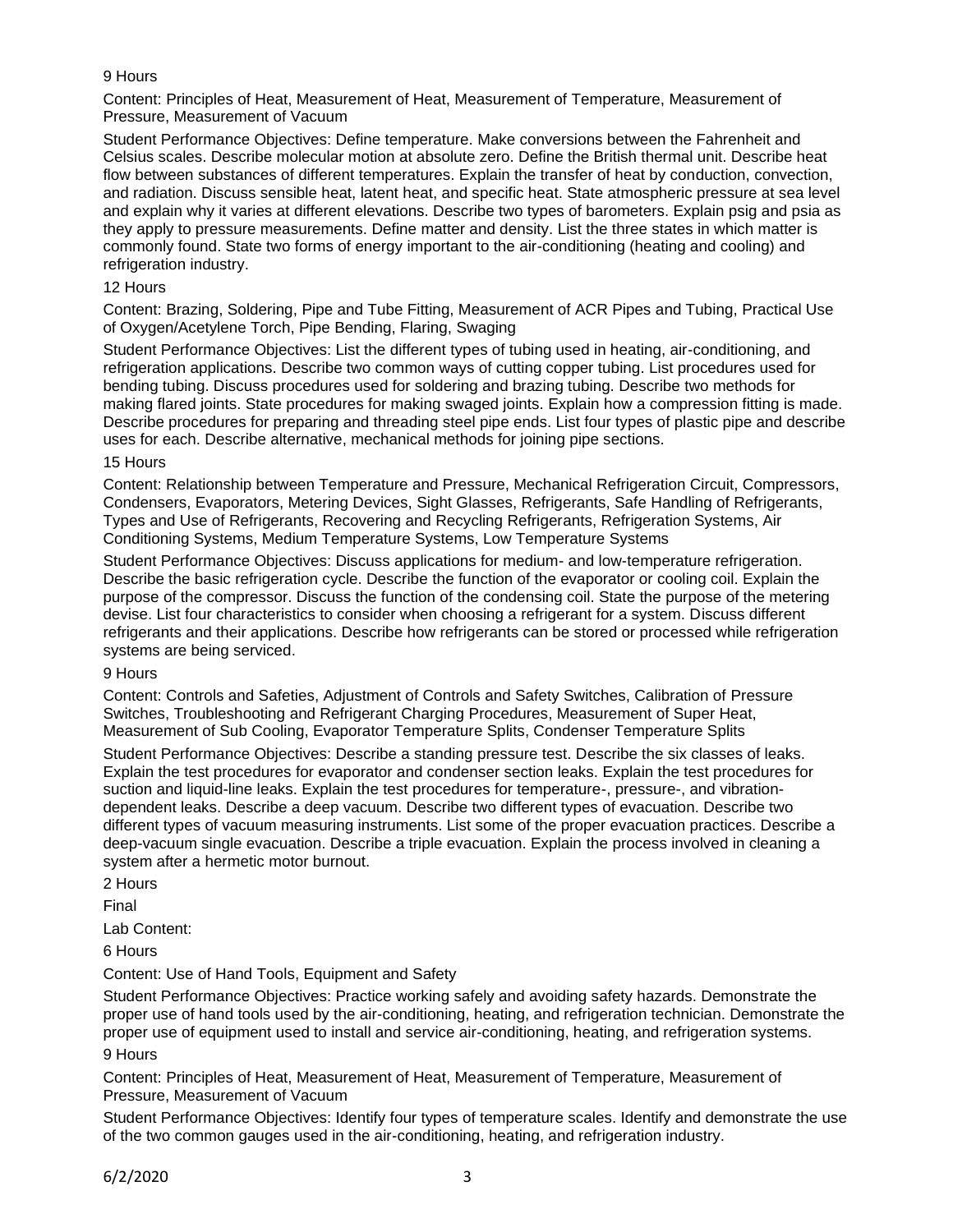### 12 Hours

Content: Brazing, Soldering, Pipe and Tube Fitting, Measurement of ACR Pipes and Tubing, Practical Use of Oxygen/Acetylene Torch, Pipe Bending, Flaring, Swaging

Student Performance Objectives: Perform two common ways of cutting copper tubing. Demonstrate procedures used for bending tubing. Demonstrate procedures used for soldering and brazing tubing. Perform two methods for making flared joints. Demonstrate procedures for making swaged joints. Demonstrate the procedures for preparing and threading steel pipe ends. Perform alternative, mechanical methods for joining pipe sections. Utilize safety practices when working with equipment.

### 15 Hours

Content: Effects of Low Air Flow, Refrigeration Plant Running Conditions, Common Refrigeration Problems, Blockages, Overcharged Systems, Undercharged Systems, Troubleshooting

Student Performance Objectives: Interpret the effects of low air flow. Appraise refrigeration plant running conditions. Identify common refrigeration problems. Perform various troubleshooting exercises.

### 9 Hours

Content: Troubleshooting and Refrigerant Charging Procedures, Adjustment of Metering Devices for Acceptable Super Heat and Sub Cooling Measurements,

Student Performance Objectives: Perform a standing pressure test. Demonstrate the test procedures for evaporator and condenser section leaks. Demonstrate the test procedures for suction and liquid-line leaks. Demonstrate the test procedures for temperature-, pressure-, and vibration-dependent leaks. Choose a leak detector for a particular type of leak. Choose the correct high-vacuum pump. Perform various troubleshooting exercises.

2 Hours

Final

# **METHODS OF INSTRUCTION:**

Lecture, discussion, multi-media presentation, demonstration, guided practice.

### **OUT OF CLASS ASSIGNMENTS:**

Required Outside Hours: 12

Assignment Description: Read corresponding information in Units 4 and 5 of textbook. Complete Review Questions at end of Units. Study for quizzes/examinations.

Required Outside Hours: 18

Assignment Description: Read corresponding information in Units 1 and 2 of textbook. Complete Review Questions at end of Units. Study for quizzes/examinations. Homework: Worksheet on conversion calculations.

Required Outside Hours: 24

Assignment Description: Read corresponding information in Units 7 and 8 of textbook. Complete Review Questions at end of Units. Study for quizzes/examinations.

Required Outside Hours: 30

Assignment Description: Out of Class Assignments: Read corresponding information in Units 3 and 9 of textbook. Complete Review Questions at end of Units. Study for quizzes/examinations. Homework: Design, build, and test a refrigeration system. Perform various troubleshooting exercises.

Required Outside Hours: 18

Assignment Description: Out of Class Assignments: Read corresponding information in Unit 8 of textbook. Complete Review Questions at end of Unit. Study for quizzes/examinations. Homework: Perform various troubleshooting exercises.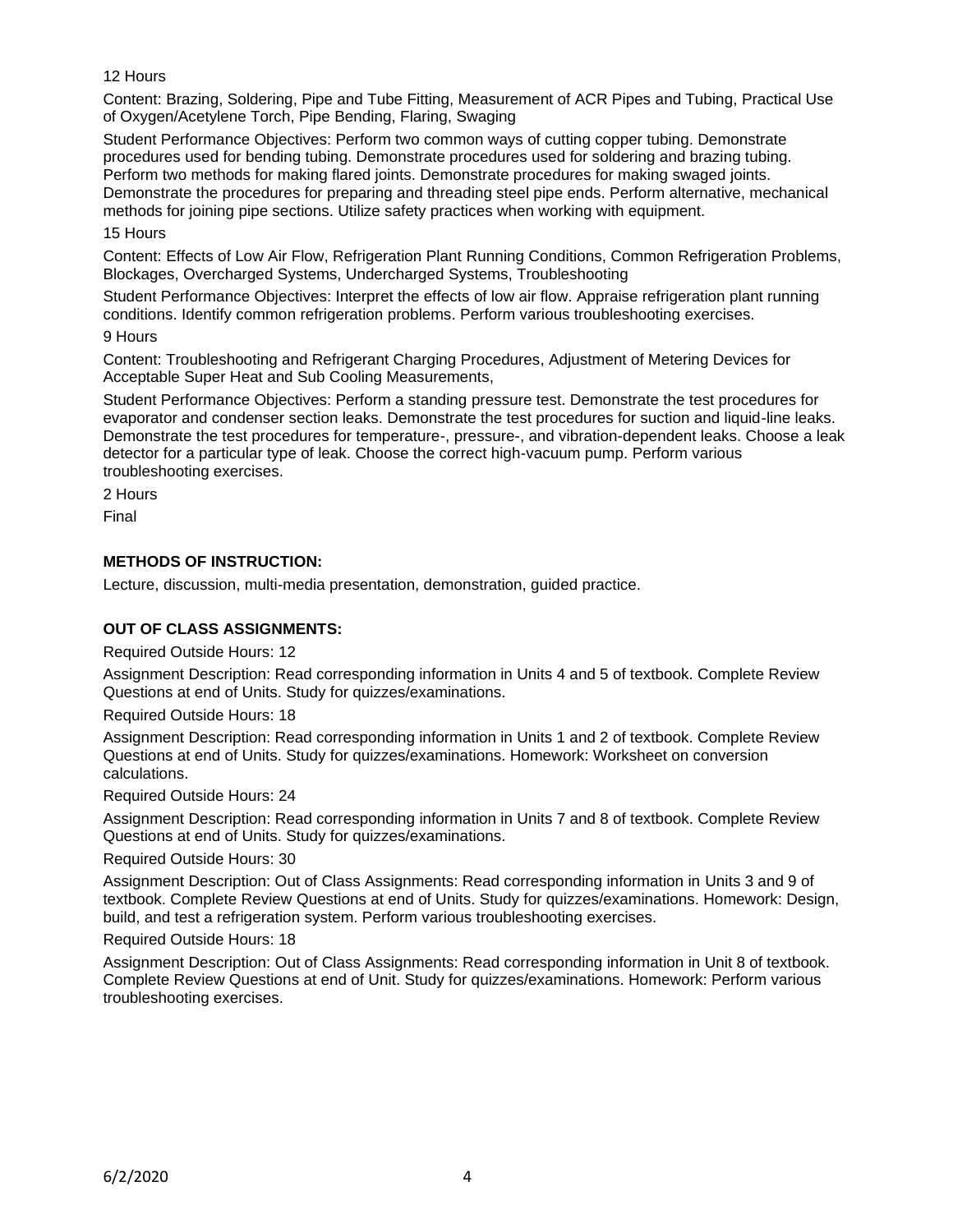# **METHODS OF EVALUATION:**

Writing assignments Percent of total grade: 20.00 % Homework, Lab Reports Problem-solving assignments Percent of total grade: 20.00 % Lab Projects Skill demonstrations Percent of total grade: 20.00 % Lab Projects/Troubleshooting Objective examinations Percent of total grade: 40.00 %

#### **REPRESENTATIVE TEXTBOOKS:**

#### Required Representative Textbooks

John A. Tomczyk, Eugene Silberstein, William C. Whitman, William M. Johnson. Refrigeration and Air Conditioning Technology, 8th Edition. Boston, MA: Cengage Learning,2017. ISBN: 978-1-305-57829-6 Reading Level of Text, Grade: 12th Verified by: MS Word Tomczyk, Silberstein, Whitman, Johnson. Lab Manual for Refrigeration and Air Conditioning Technology, 8th Edition. Boston, MA: Cengage Learning,2017. ISBN: 978-1305578708 Reading Level of Text, Grade: 12th Verified by: MS Word